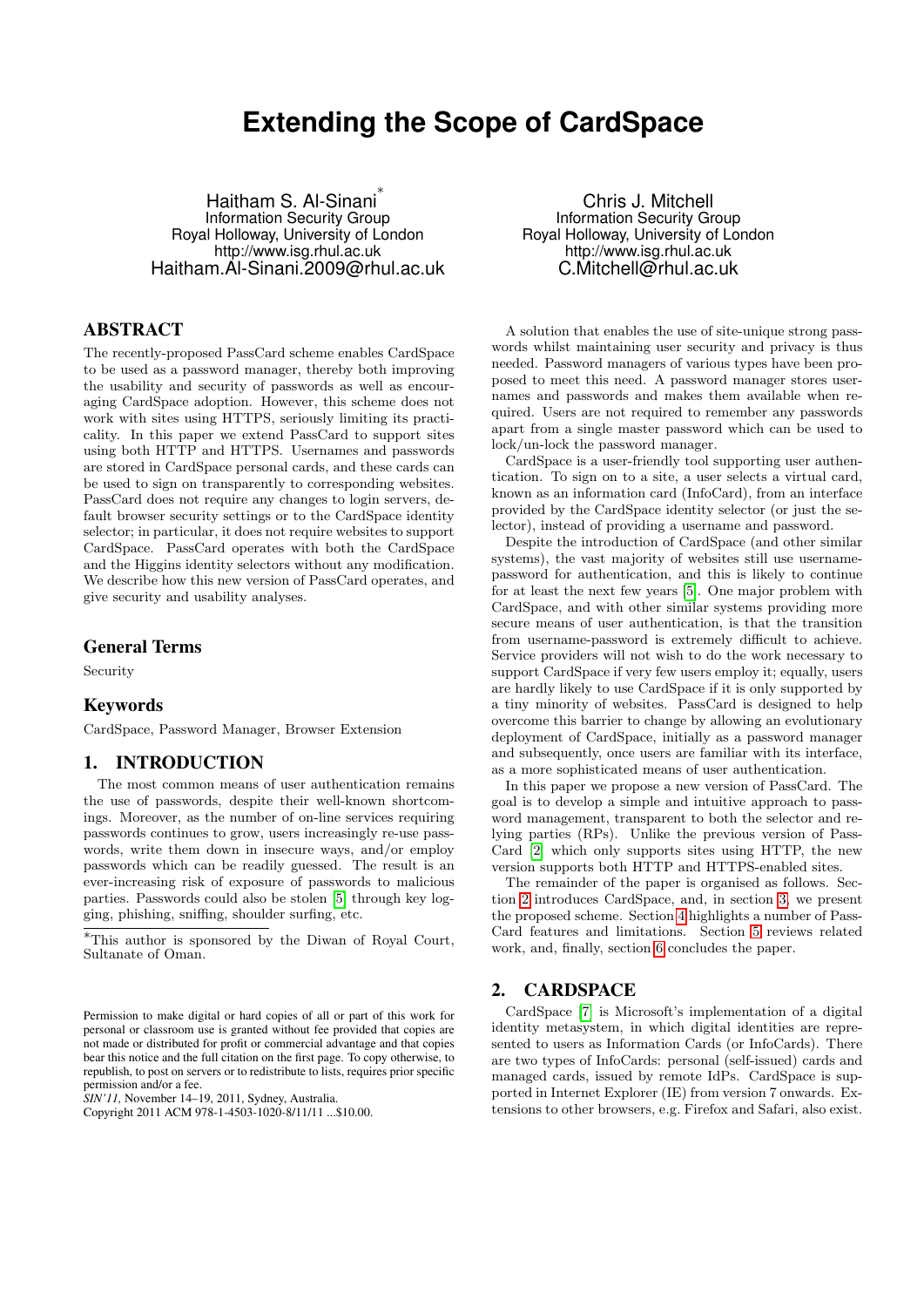An updated version, CardSpace 2.0 Beta 2, was released, although Microsoft announced in early 2011 that it will not ship; instead Microsoft released a technology preview of U-Prove ([http://blogs.msdn.com/b/card/archive/2011/02/](http://blogs.msdn.com/b/card/archive/2011/02/15/beyond-windows-cardspace.aspx) [15/beyond-windows-cardspace.aspx](http://blogs.msdn.com/b/card/archive/2011/02/15/beyond-windows-cardspace.aspx)). We refer throughout to the CardSpace version that is shipped by default as part of Windows Vista and Windows 7, that is available as a free download for XP and Server 2003, and which has been approved as an OASIS standard [\[6\]](#page-3-5).

Personal cards are created by users themselves, and the claims listed in such cards are asserted by the self-issued identity provider (SIIP) that co-exists with the CardSpace identity selector. Personal cards can contain claims of 14 editable types, including First Name, Last Name, and Web Page. We use personal cards to enable CardSpace to function as a password manager. Hence, we next describe how the personal card protocol operates [\[3\]](#page-3-6) (in the case where the RP does not employ a security token service).

- 1. User Agent  $(UA) \rightarrow RP$ . Request: GET (a login page).
- 2. RP  $\rightarrow$  UA. A login page is returned in which the RP security policy is embedded.
- 3. User  $\rightarrow$  UA. The RP page offers the option to use CardSpace; selecting this option activates the selector, which is passed the RP policy. If this is the first time that this RP has been contacted, the selector will display the identity of the RP and give the user the option to either proceed or abort the protocol.
- 4. Selector  $\rightarrow$  User. The selector highlights InfoCards matching the policy.
- 5. User  $\rightarrow$  Selector. The user chooses (or creates) a personal card. The user can preview the card to ensure that they are willing to release the claim values.
- 6. Selector  $\rightleftharpoons$  SIIP. The selector sends a Request Security Token (RST) to the SIIP, which responds with a Request Security Token Response (RSTR).
- <span id="page-1-1"></span>7. UA  $\rightarrow$  RP. The RSTR is passed to the UA, which forwards it to the RP.
- 8. RP  $\rightarrow$  User. The RP verifies the token, and, if satisfied, grants access.

Note that if the visited site uses HTTPS, then the RSTR message in step [7](#page-1-1) (above) will be encrypted using the public key of the visited site. This explains why the previous version of PassCard, which relies on a browser extension that parses the RSTR, only works with websites using HTTP. The extension does not have access to the key necessary to decrypt the RSTR, and hence cannot operate. This issue is addressed in the revised PassCard scheme described below.

## <span id="page-1-0"></span>3. PASSCARD

We now describe the operation of the new version of Pass-Card. The parties involved are an RP, a CardSpace-enabled UA (e.g. a suitable web browser), an HTTP Server (HS), and a browser extension implementing the protocol described in [3.1.](#page-1-2) The HS is user-selectable, can be any HTTP site, and is used in a passive manner. The introduction of the HS addresses the main limitation with the previous version of

PassCard (described at the end of section [2\)](#page-0-0), thus enabling PassCard to also operate with HTTPS-based websites.

Either prior to, or during, use of PassCard, the user must first create a special personal card, referred to here as a PassCard, containing a username and password in certain card fields, the choice of which is implementation-specific (e.g. the user could insert their username in the First Name field and password in the Last Name field). Basic protection against phishing can be provided if the URL of the target site is included in the PassCard (e.g. it could be inserted in the Web Page field). However, this is optional, as users may wish to use a single PassCard with multiple websites sharing the same user credentials. For ease of identification, the user can give the PassCard a meaningful name, e.g. of the target site. The user can also upload an image for the PassCard, e.g. containing the logo of the intended site.

## <span id="page-1-2"></span>3.1 PassCard Operation

We now describe the protocol steps for PassCard. Its operation differs depending on whether the RP uses HTTP or HTTPS. We therefore divide the protocol description into two cases. Protocol steps [1–](#page-1-3)[3b](#page-1-4) are the same for both cases, and are described first. Note that the HTTP case is precisely the same as the previous version of PassCard [\[2\]](#page-3-1); we include the description here for completeness.

- <span id="page-1-3"></span>1. UA  $\rightarrow$  RP. HTTP Request: GET (a login page).
- 2.  $RP \rightarrow UA$ . (the login page is returned).
- 3. The browser extension performs the following processes.
	- (a) It scans the RP page for a form containing a username and password field and a submit button. If all found, it continues; otherwise it terminates.
	- (b) It determines the protocol (i.e. HTTP or HTTPS) in use with the RP.

<span id="page-1-4"></span>Execution continues as described in sections [3.1.1](#page-1-5) and [3.1.2,](#page-2-1) depending on whether the RP is using HTTP or HTTPS.

#### <span id="page-1-5"></span>*3.1.1 HTTP-based PassCard.*

Steps [3c–](#page-1-6)[8](#page-2-2) (below) apply for HTTP-based RPs.

- <span id="page-1-6"></span>3. Following step [3b](#page-1-4) in section [3.1,](#page-1-2) the browser extension continues as follows.
	- (c) It adds CardSpace-enabling tags to the login page, setting the embedded security policy to require a token asserting claims of the types in which the user credentials are stored.
	- (d) It adds a function to the login page to intercept the RSTR that will be returned by the selector.
	- (e) It embeds a PassCard icon to the page, causing it to appear above the submit button (see Fig. [1\)](#page-2-3).
- <span id="page-1-7"></span>4. The user clicks on the icon and the selector lights up.
- <span id="page-1-8"></span>5. The user selects (or creates) and submits a PassCard. The selector creates and sends an RST to the SIIP, which responds with an RSTR.
- 6. The selector passes the RSTR to the browser.
- 7. The browser extension performs the following tasks.
	- (a) It intercepts and parses the RSTR.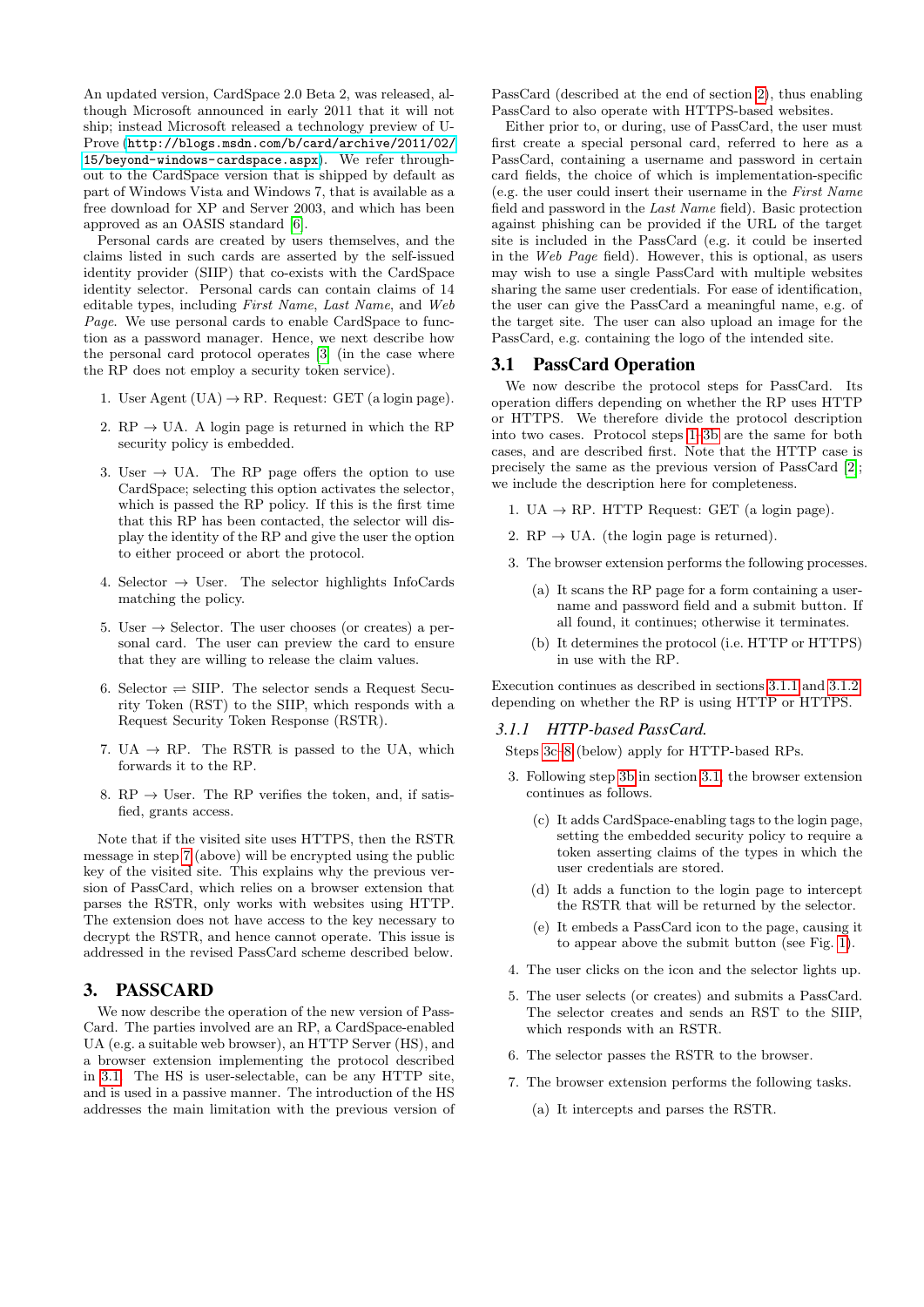- (b) If the token contains the URL of the target site, the extension compares it with the URL of the visited site, and only proceeds if they match.
- <span id="page-2-6"></span>(c) It extracts the username and password from the pre-specified fields.
- (d) It auto-populates and submits the login form.
- <span id="page-2-2"></span>8. The RP verifies the credentials and, if satisfied, grants access.

#### <span id="page-2-1"></span>*3.1.2 HTTPS-based PassCard.*

Steps [3c–](#page-2-4)[8b](#page-2-5) (below) apply for HTTPS-enabled RPs.

- <span id="page-2-4"></span>3. Following step [3b](#page-1-4) in section [3.1,](#page-1-2) the browser extension continues as follows.
	- (c) It obtains the page's URL, referred to throughout as the 'target URL'.
	- (d) It causes the PassCard icon to appear above the submit field, in such a way that clicking it results in an HTTP redirect.
- 4. If the user clicks the icon, the browser is redirected to the pre-specified HS, and the target URL is also transmitted as a URL query parameter.
- 5. While interacting with the HS, the browser extension:
	- (a) adds a 'hidden' password login form to the returned HS page, if it does not have one, at which point steps [3c](#page-1-6)[–3e](#page-1-7) of section [3.1.1](#page-1-5) are executed;
	- (b) recovers and stores the target URL; and
	- (c) transparently invokes the selector, at which point steps [5–](#page-1-8)[7c](#page-2-6) of section [3.1.1](#page-1-5) are executed.
- <span id="page-2-8"></span>7. The browser extension continues as follows.
	- (d) It encrypts the username and password values with a secret key known only to the browser extension (see section [3.2\)](#page-2-7).
	- (e) It transparently redirects the user to the target URL, and the 'encrypted' username-password values are transmitted as URL query parameters.
- 8. While interacting with the target URL site, the extension:
	- (a) recovers and decrypts the username and password values; and
	- (b) auto-populates and auto-submits the login form, after which step [8](#page-2-2) of section [3.1.1](#page-1-5) is executed.

## <span id="page-2-7"></span><span id="page-2-5"></span>3.2 Discussion

The PassCard user experience when operating in HTTP mode is the same as with 'conventional' password-based authentication except that, instead of manually entering and submitting a username and password, the PassCard user selects and submits a virtual card. The user experience in HTTPS mode is similar to that of HTTP mode, except that users (depending on their Internet speed, machine speed, etc.) may or may not experience a redirect from the target HTTPS site to the HS and vice versa, resulting in the temporary display of the HS page. Note that, in both Pass-Card modes, users are not required to click the PassCard icon more than once or to remember any passwords.

<span id="page-2-3"></span>

Figure 1: PassCard Icon

Regardless of whether or not an RP already supports CardSpace, the browser extension will always add the Pass-Card icon to the RP page, as long as it detects usernamepassword prompts on the page. Informal tests on the prototype implementation [\[1\]](#page-3-7) suggest that this will not disrupt the normal operation of CardSpace. Thus, if an RP supports CardSpace and simultaneously supports username-password authentication, the browser extension will still insert the PassCard icon above the submit button of the password login form. In such a case, users can sign on using any of PassCard, CardSpace or a manually entered password.

The encryption of the username and password in step [7d](#page-2-8) of section [3.1.2](#page-2-1) is not necessary to prevent channel eavesdropping, because an SST/TLS channel is already established between the browser and the target HTTPS site. However, if the username and password are sent as part of the URL (as is the case in the PassCard prototype [\[1\]](#page-3-7)), then, if sent in plaintext, these values will be vulnerable to shoulder-surfing attacks, since they will be shown in the browser address bar (and possibly also in the browser status bar). The prototype implementation uses a simple symmetric encryption scheme for this purpose to minimise the overhead.

The HS can be any HTTP site, and is not actively involved in the protocol except to serve a web page when requested. It simply acts as a convenient way to avoid the problems associated with use of CardSpace with an HTTPS-enabled site. The choice of HS is not particularly security-sensitive in that it does not learn any sensitive data; it simply learns that a client at a particular IP address is using PassCard. The choice of HS is a configuration option in the prototype, so if the default site is regarded as privacy-threatening then a user can change it to any trusted site address, e.g. that of a personal web page.

# <span id="page-2-0"></span>4. PASSCARD PROPERTIES

## 4.1 Security and Usability

PassCard takes advantage of the selector, and is supported by its built-in security features. For example, when invoked, the selector runs in a separate private desktop session, mitigating the risk of other applications, e.g. malware, from interacting or interfering with it. In addition, all values inserted in the fields of a PassCard are stored in encrypted form on the user machine.

The selector identifies the RP to the user and indicates whether or not they have visited that RP before; if the user is visiting this RP for the first time, CardSpace requests the user's permission to proceed. This helps to support mutual authentication since the user and the RP are identified to each other (a security gain over 'conventional' password authentication, where an HTTP-based RP is not identified).

As with any local password manager, PassCard (when running in HTTP mode) avoids the need for trusted third